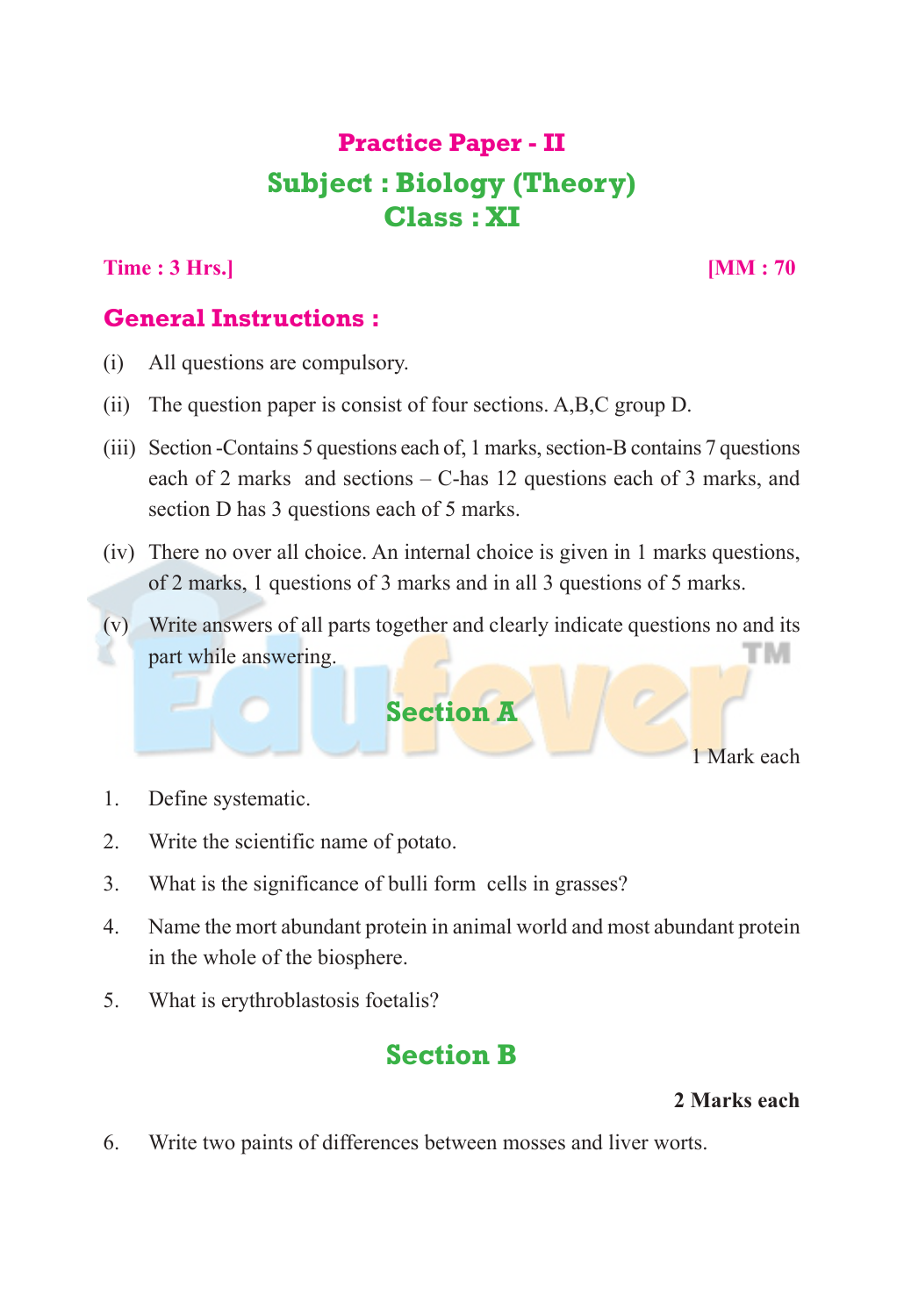write the steps of sexual cycle in fungi.

- 7. What are compound leaves? Name two types of compound leaves with examples.
- 8. (a) Why antibiotics, alkaloids etc. considered as secondary metabolite, even though they are very useful for human welfare?

(b) why starch produces blue colour with iodine but cellulose can not?

- 9. What are mesosomes? Write their four functions performed in prokaryote.
- 10. Write any four differences in meiosis-I and meiosis-II
- 11. Which one of the plant growth regulator would you use if you are asked to–
	- (i) induce rooting in a twig
	- (ii) delay in leaf senescence.
	- (iii) 'bolt' a resettle plant

(iv) Induce immediate stomata closuse in leaves.

12. In which form the following are absorbed by plant (a) copper (b) iron (c) Nitrogen (d) calcium

Write one function performed by each mineral element.

### **Section C**

#### **3 Marks each**

гм

- 13. Write any five features of class osteichthyes thyes and one example.
- 14. Draw well labeled diagram of alimentary canal of cockroach and label following parts–
	- (a) which store food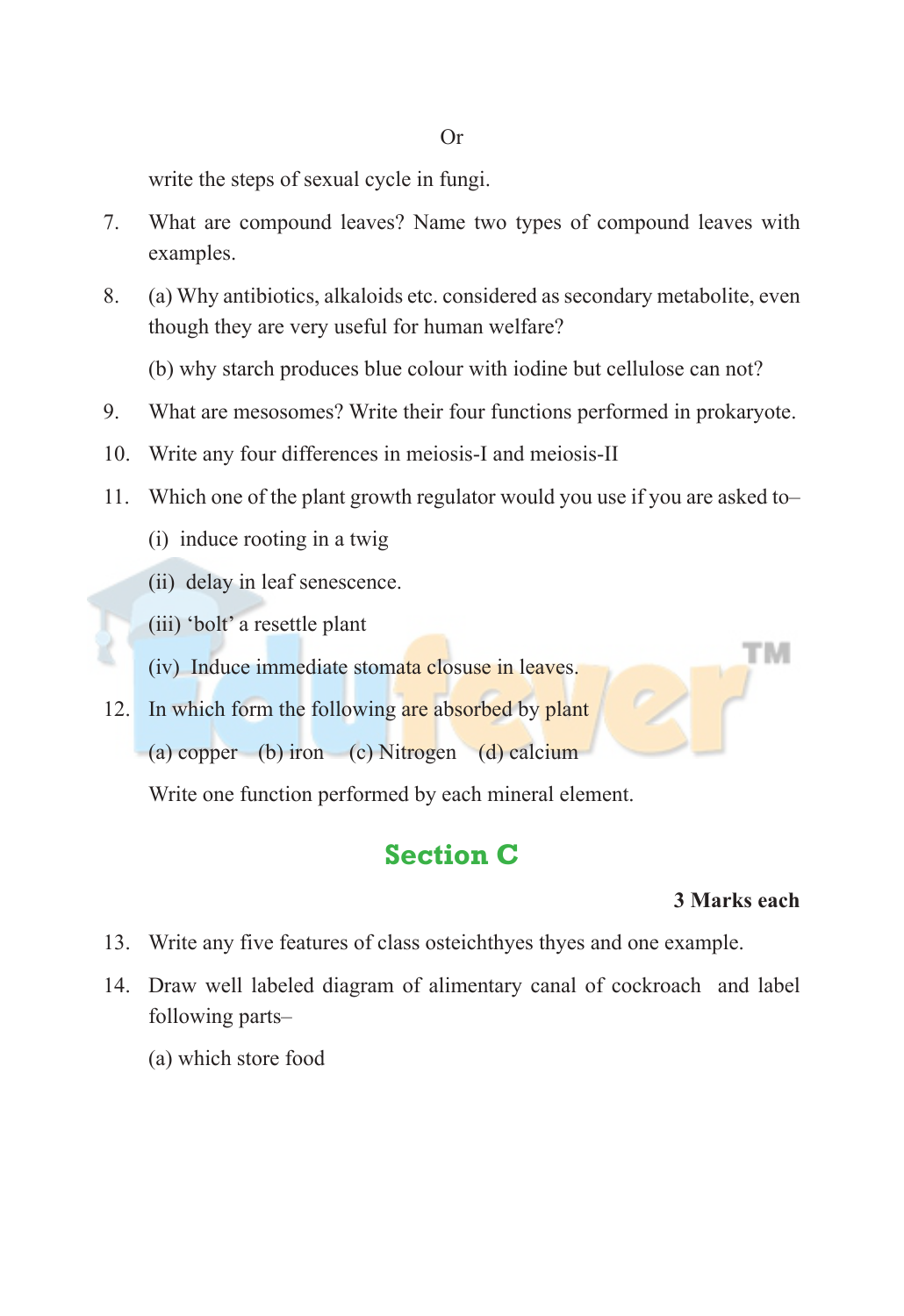- (b) Which help in grinding the food particles.
- (c) Which secret digestive enzymes.
- (d) Which remove excretory products from haemolymph.

#### OR

Explain the process of secondary growth in dicot stem.

- 15. Write three points of difference between dicot stem and monocot stem.
- 16. What do you mean by inflorescence. Explain two major types of inflorescence.
- 17. Compare peptide bond, glycosidic bond and phosphodister bound between biomolecules.
- 18. (a) What is the relationship between water potential. Solute potential and pressure potential.
	- (b) In what conditions, water potential of pure water can be more than zero.
	- (c) Define water potential.

#### Or

What physical properties of water decide the ascent of xylem sap during transpiration explain them.

ГM

- 19. Explain two ways to synthesis amino acids in plants by using  $NH_4^+$ . Write reactions too.
- 20. What is photoperiodism? Explain three types of plants on the basis of photoperiods.
- 21. How does butter in your food get digested and absorbed in the body?
- 22. What factors are responsible for dissociation of oxygen form the oxghaernoglobin? Com you suggest any reason for its sigmoidal pattern?
- 23. (a) Which hormone is considered as emergency hormone and why?
	- (b) Name the mineralocorticoids which is responsible for reabrasption  $Na<sup>+</sup>$  + water and exeretion of  $K<sup>+</sup>$  and phosphate ions.
- 24. Explain different steps of the mechanism of muscle contraction.